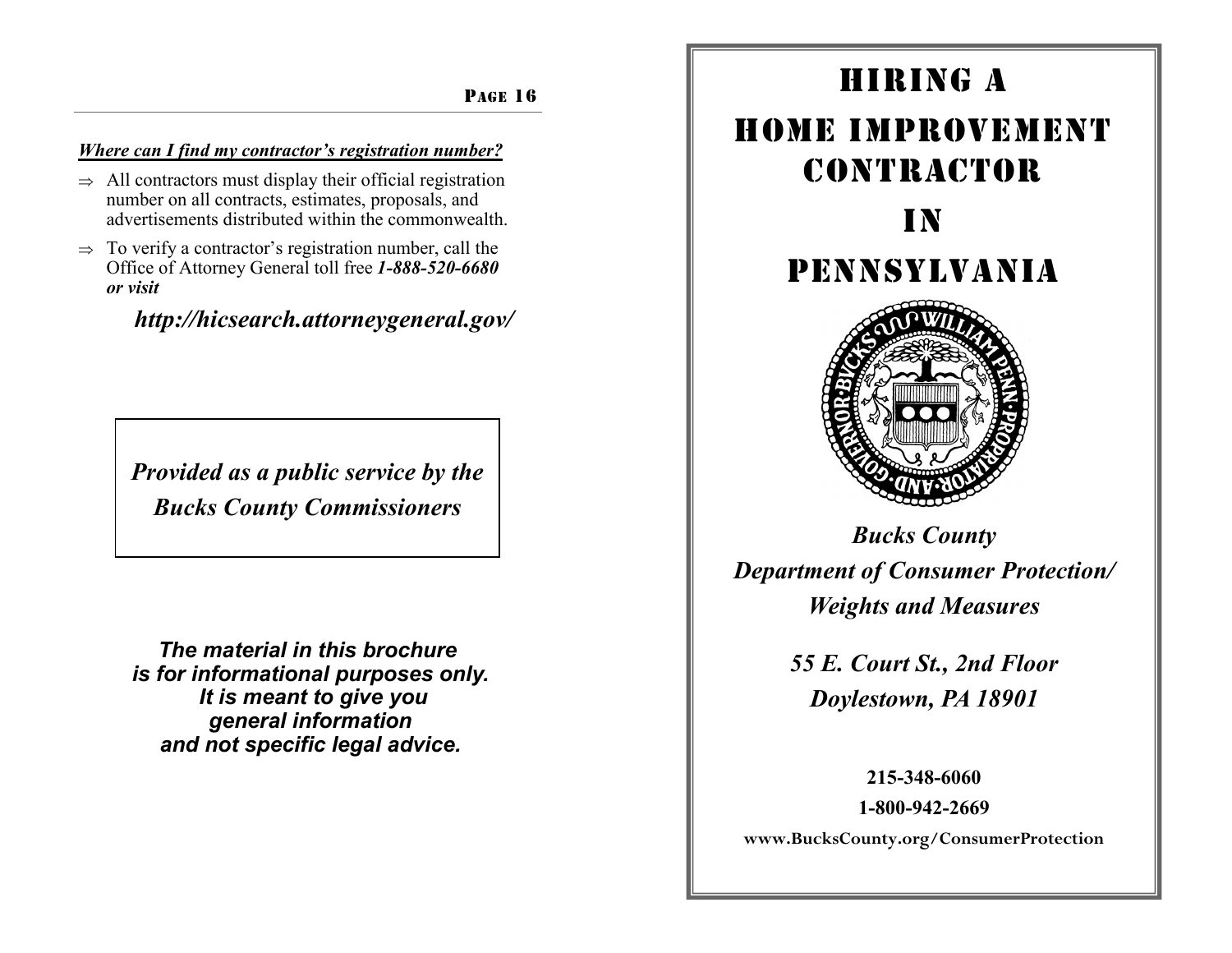|                                                                | PAGE <sub>2</sub> | <b>PAGE 15</b>                                                                                                                                                                                                                                    |
|----------------------------------------------------------------|-------------------|---------------------------------------------------------------------------------------------------------------------------------------------------------------------------------------------------------------------------------------------------|
| <b>TABLE OF CONTENTS</b>                                       |                   | $\Diamond$ For a contract of more than \$1,000.00, the contractor<br>cannot accept a deposit in excess of one-third of the<br>contract price, or one-third of the contract price plus<br>the cost of special order materials.                     |
|                                                                |                   | <b>Big Box Retailers</b>                                                                                                                                                                                                                          |
| <b>THE BASICS</b>                                              | 3                 | While a "Big Box" retailer $-$ a home improvement retailer<br>such as Home Depot or Lowe's, having a net worth of more<br>than $$50,000,000.00 -$ does not need to register with the<br>Bureau, its contracts are required to contain many of the |
| <b>WHAT IS HOME IMPROVEMENT</b><br><b>FRAUD?</b>               | 6                 | same provisions as requires of all other contractors. More<br>than likely, Big Box retailers will also have to change their<br>contracts to comply with HICPA. Their contracts must<br>contain:                                                   |
| WHO DOES HICPA APPLY TO?                                       | 7                 | $\Rightarrow$ Name, address, and telephone number of the retailer.                                                                                                                                                                                |
|                                                                |                   | $\Rightarrow$ Name of the person signing on behalf of the retailer and<br>the position within the retailer or their authority to sign<br>the contract.                                                                                            |
| <b>VOIDABLE CLAUSES AND</b>                                    | 13                | Signature of the owner.<br>$\Rightarrow$                                                                                                                                                                                                          |
| <b>PENALTIES FOR VIOLATIONS</b>                                |                   | Entire agreement.<br>$\Rightarrow$                                                                                                                                                                                                                |
|                                                                |                   | Date of transaction.<br>$\Rightarrow$                                                                                                                                                                                                             |
| <b>HOW TO VERIFY A CONTRACTORS</b><br><b>REGISTRATION</b>      | 16                | Approximate starting date and completion date.                                                                                                                                                                                                    |
|                                                                |                   | Description of the work to be performed, materials used<br>and specifications, which cannot be changed without a<br>written change order.                                                                                                         |
|                                                                |                   | $\Rightarrow$ Total sales price due.                                                                                                                                                                                                              |
|                                                                |                   | Down payment plus any amount for special materials.<br>$\Rightarrow$                                                                                                                                                                              |
| The material in this brochure                                  |                   | Right of Rescission.<br>$\Rightarrow$                                                                                                                                                                                                             |
| is for informational purposes only.<br>It is meant to give you |                   | Arbitration Clause requirements.                                                                                                                                                                                                                  |
| general information<br>and not specific legal advice.          |                   | The Big Box retailer also may not include a provision that it<br>can obtain an award of attorney fees or costs.                                                                                                                                   |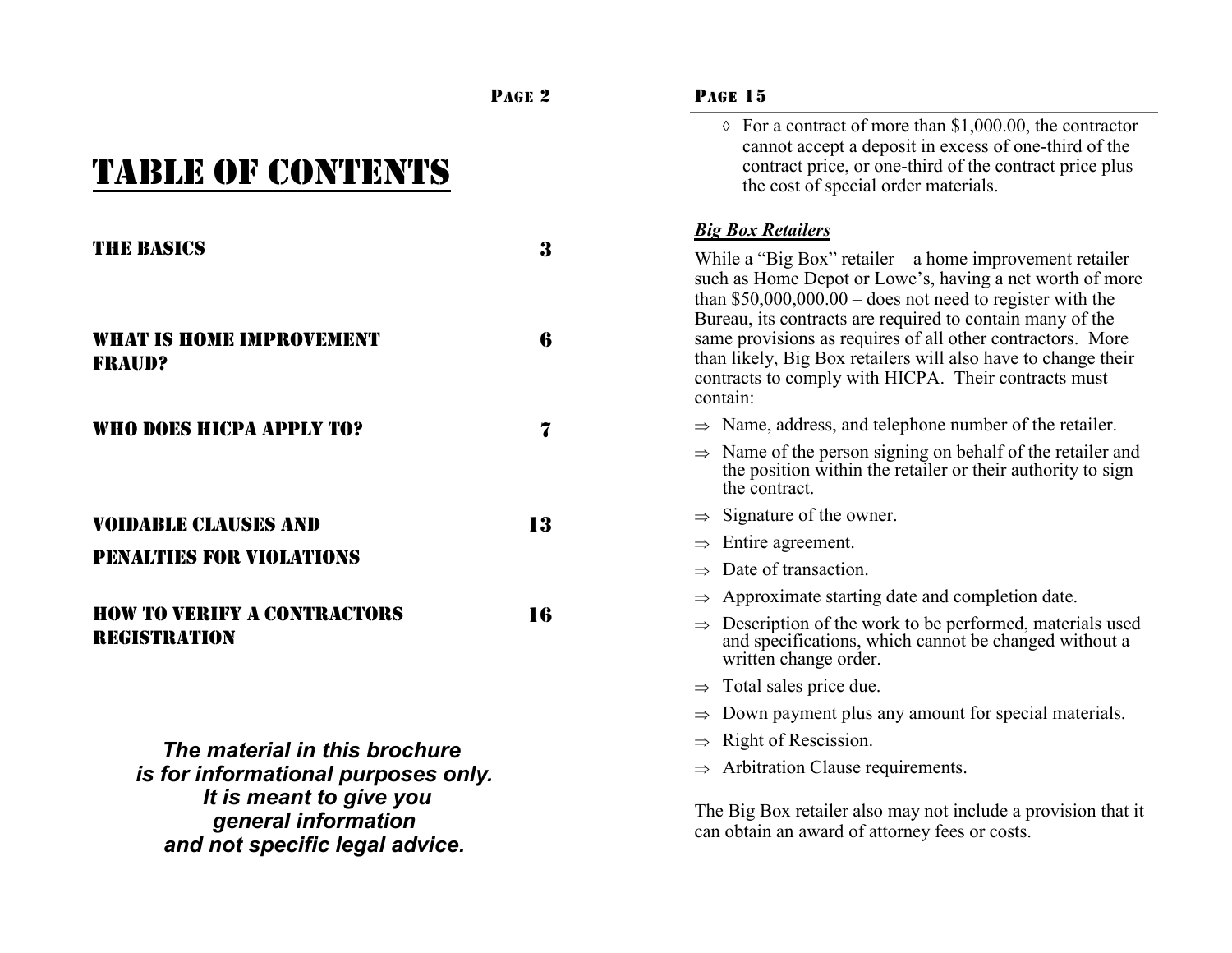As with any new piece of legislation, there is uncertainty as to the interpretation of certain provisions. However, a contractor should prepare itself with the proper advice to prevent even inadvertent violations of HICPA.

- $\Rightarrow$  **Criminal Violations** Committing home improvement fraud can be prosecuted as a *misdemeanor* or a *third degree felony.*
	- $\Diamond$  If the victim is 60 years old or older, the grading of the offense will increase.
	- HICPA gives a court the ability to revoke or suspend a contractor's certificate. If the certificate is revoked, the contractor can only petition the court for reinstatement after five (5) years have elapsed.
- $\Rightarrow$  Civil Penalties In addition to the registration and contractual requirements imposed, HICPA expands the Unfair Trade Practices and Consumer Protection Law to provide for additional prohibited acts that will give rise to a civil action by consumers.
	- $\Diamond$  A contractor is required to fully refund any amount paid by a customer within ten (10) days after it receives a written request for refund if 45 days have passed since the work was to begin, and no substantial portion of the work has been performed.
	- $\Diamond$  A contractor is also in violation of the Unfair Trade Practices and Consumer Protection Law if it materially deviates from plans or specifications without a written change order that contains the price change for the deviation. It is a common practice for many smaller contractors to verbally change certain specifications on a small project. However, if *any*  change in the plan, specification, etc. of the project is made, a written change order *must be executed.*

# **THE BASICS**

**While most home improvement** contractors operate an honest business, there are those who engage in deceptive practices and potentially defraud consumers of large sums of money. Do not be taken in by promises of guaranteed performances, quick jobs, and bargain prices. Do not allow a salesperson to persuade you to make repairs and improvements you do not actually need or want.

The Home Improvement Consumer Protection Act (HICPA) is designed to ensure that consumers receive a fair deal from a contractor. This law requires all home improvement contractors, with limited exceptions, to register with the Office of the Attorney General.

Contracts for home improvements are MANDATORY under this law and must be signed by the consumer and contractor before the work begins. The contract must state

- $\Rightarrow$  The exact work to be done
- $\Rightarrow$  A starting and an approximate completion date for the project
- $\Rightarrow$  The total cost of the project.

# *Before you sign:*

- $\Rightarrow$  Check with your local homebuilders' association, your building supply retailer, the Better Business Bureau, the Chamber of Commerce, and the Department of Consumer Protection.
- $\Rightarrow$  Check with homeowners who have dealt with the contractors you are considering.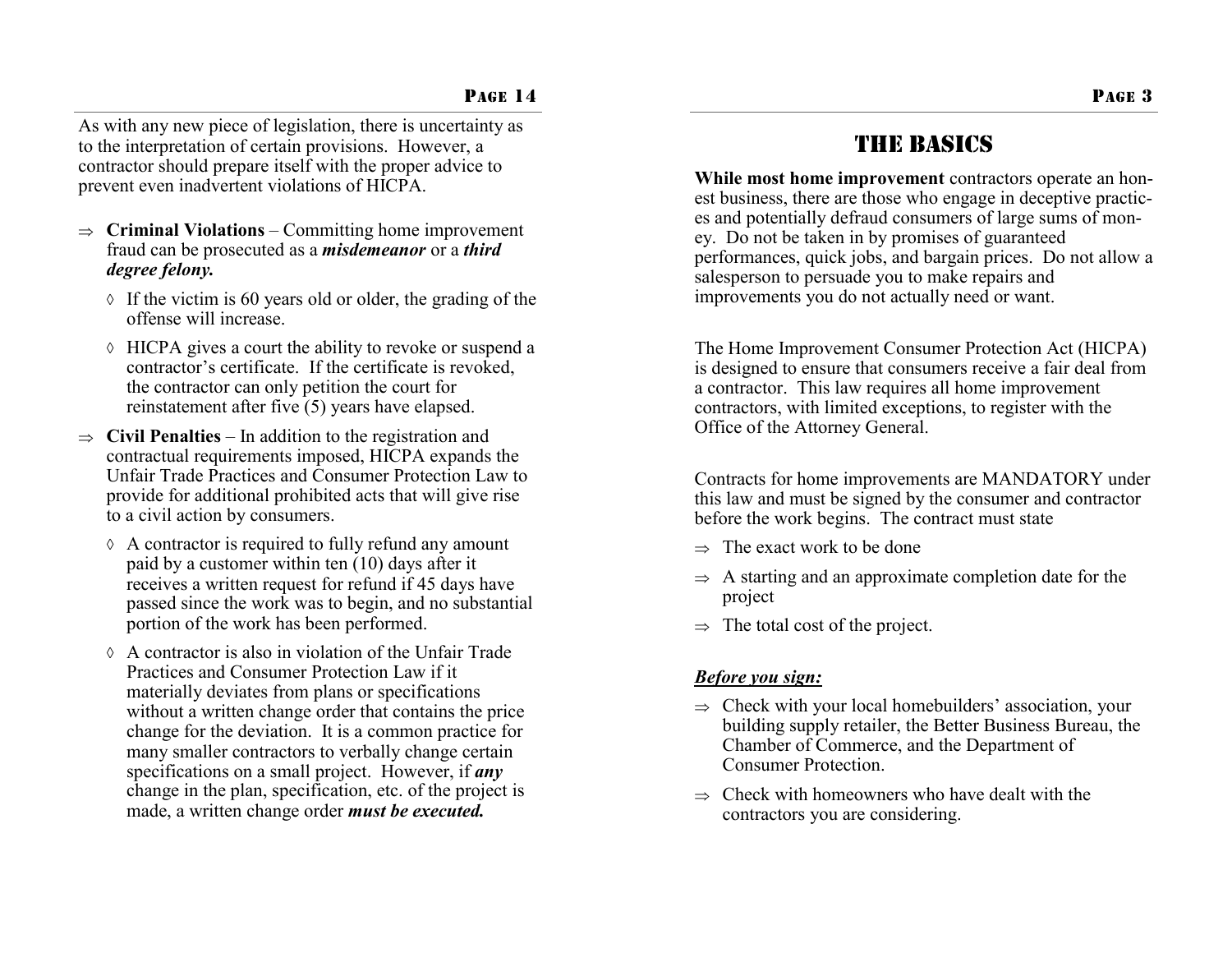## PAGE 4

- $\Rightarrow$  Be cautious if high pressure is used to induce you to sign a contract quickly.
- $\Rightarrow$  Be sure to obtain more than one bid for the same job involving exactly the same specific conditions.

#### *Tips when having repairs done:*

 $\Rightarrow$  Don't use a contractor who has no experience doing the type of work you need to have done. The contractor should be able to share references and give examples of workmanship on similar projects.

> (If the contractor requires subcontractors such as an electrician or a plumber, ask for their names and check them out too.)

- $\Rightarrow$  Obtain at least three estimates for the improvement project.
- $\Rightarrow$  Always get a *written* contract before you allow someone to work on your home. Examine the contract carefully. Make sure it includes descriptions of the exact types of improvements to be done, estimated completion date, and payment schedule.
- $\Rightarrow$  Don't pay a contractor before you read and sign a *contract.* HICPA only permits contractors to request or accept one-third deposit, plus the cost of "special order materials".

#### PAGE 13

#### *Voidable Clauses*

HICPA also provides a list of provisions, which if included in the contract, will give a consumer the ability to void a contract. The most important provision of this section of HICPA prohibits a contractor from including in a contract a provision allowing for an award of attorney fees and costs. HICPA has legislated away a contractor's right to privately contract with its customers for the ability to obtain attorney fees and costs if a lawsuit is commenced. However, while the contractor has lost a significant piece of leverage in pursuing claims, the consumer still has the ability to receive an award of attorney fees and costs, as well as treble damages under the Pennsylvania Unfair Trade Practices and Consumer Protection Law. Therefore, it is recommended that a contractor obtain legal advice to determine other ways to protect its interests.

### *Civil and Criminal Violations*

The definition of what is home improvement fraud is what typically would be expected:

- $\Rightarrow$  Misrepresenting the true name of the salesperson, contractor or business.
- $\Rightarrow$  Damaging a person's property with the intent to induce the consumer into purchasing home improvement services.
- $\Rightarrow$  Misrepresenting the cost of materials.
- $\Rightarrow$  Altering an agreement, mortgage, etc.
- $\Rightarrow$  Publishing a false advertisement
- $\Rightarrow$  Receiving an advance payment for home improvement work and failing to complete the work when specified in the contract and not returning the payment.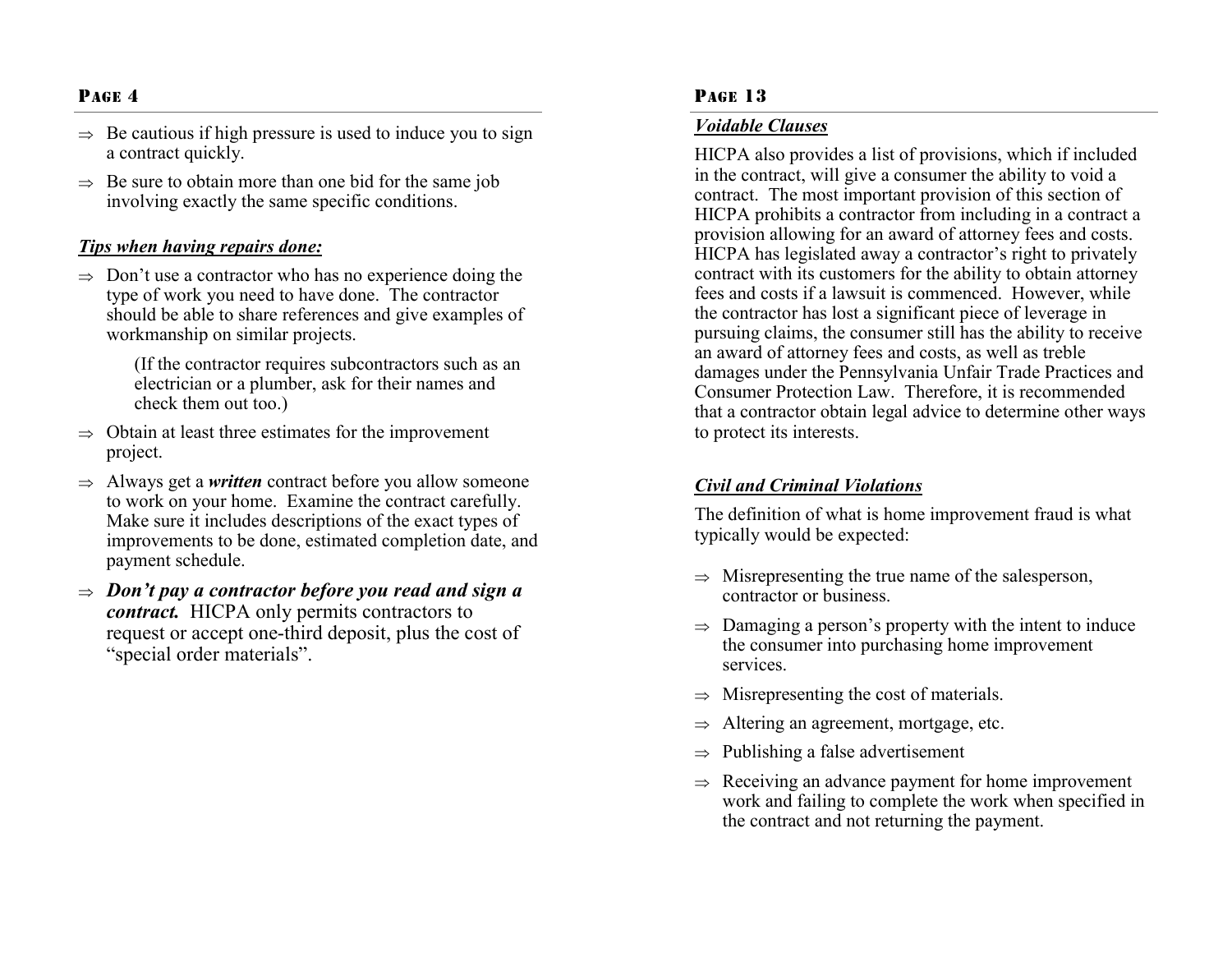## *A copy of the contract SHALL be provided to the consumer at the time it is signed.*

While most contracts in use likely contain some of the required provisions, a contract must now include the *toll-free telephone number for the Office of Attorney General*, and a *notice of the Right of Rescission* providing that a consumer can rescind the contract within three business days of signing the contract.

HICPA provides further requirements that will require contractors to reprint all of their agreements:

- $\Rightarrow$  If a contractor includes an arbitration clause in a contract, the clause must be in capital letters, 12-point, boldface type, and on a separate piece of paper.
- $\Rightarrow$  Further, it must state whether the arbitration is binding or can be appealed, and whether the arbitration will be deemed confidential.
- $\Rightarrow$  It must also contain a separate line for each of the parties to sign and date.
- $\Rightarrow$  All of the items required by HICPA must be present, or the arbitration clause can be voided by the consumer.

 $\Rightarrow$  Verify that the contractor has at least the minimum insurance coverage of \$50,000.00 for property damage and \$50,000.00 for personal injury, mandated under HICPA.

# *Beware of:*

- $\Rightarrow$  Unknown or out-of-town contractors. Make certain the contractor has a permanent address in your area, where he can be contacted if problems arise.
- $\Rightarrow$  Salespersons who will give you a discount if you allow your house to be shown to other prospective purchasers.
- $\Rightarrow$  Outfits that offer you a bargain rate because the "equipment is already in the neighborhood," or "we have materials left over from a job down the street."
- $\Rightarrow$  Contractors who use terms like "special introductory" offer."

# *After the work is completed:*

- $\Rightarrow$  Inspect it before signing off on the job.
- $\Rightarrow$  Point out any defects *immediately*.
- $\Rightarrow$  You may be asked to sign a completion certification. Do not do so until all work called for in the contract has been completed to your satisfaction. *Be careful not to sign a completion certificate when you sign the original sales order.*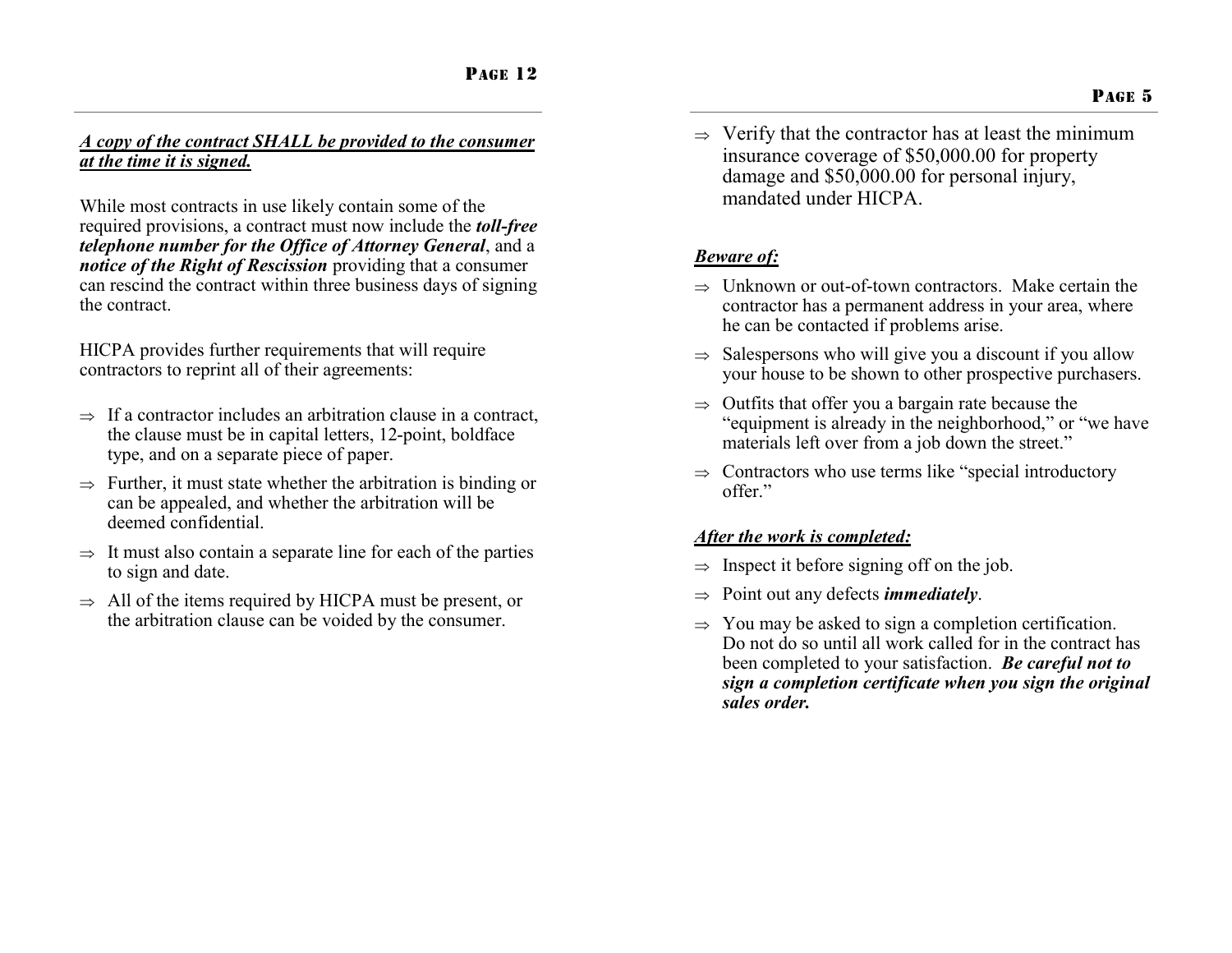# WHAT IS HOME IMPROVEMENT FRAUD?

## *Home improvement fraud occurs when:*

- $\Rightarrow$  A contractor intentionally provides false or misleading information to convince a consumer to enter into an agreement for home improvements.
- $\Rightarrow$  A contractor receives payment and fails to provide the services or materials.
- $\Rightarrow$  A contractor damages a person's property in order to solicit an agreement for services or materials.
- $\Rightarrow$  A contractor alters a contract or other documents without the consent of the consumer.
- $\Rightarrow$  A contractor publishes false or deceptive advertisements.
- $\Rightarrow$  A contractor misrepresents material as special order or misrepresents the cost of special order material.
- $\Rightarrow$  A contractor represents himself or herself as an employee of a governmental unit or public utility.

# *What are my rights?*

- $\Rightarrow$  A home improvement contractor must provide you with a copy of the complete contract free of charge.
- $\Rightarrow$  You have the right to rescind your home improvement contract without penalty within three business days of the signing date, except as provided under law for emergency situations or if you sign a waiver to the contrary.
- $\Rightarrow$  A contractor may not demand or receive any payment for a home improvement before the home improvement contract is signed.
- $\Rightarrow$  Include the names, addresses and telephone numbers of all subcontractors on the project. However, HICPA only requires information of subcontractors that are known as of the date of the signing of the contract.
- $\Rightarrow$  State that the contractor agrees to maintain insurance and identifies the current amount of insurance maintained at the time of signing the contract.\* *In the 2014 Amendment to this law, contractors are also required to give notification of any changes concerning their insurance policy*.

## **In addition, the contract must also contain these basic requirements**:

- $\Rightarrow$  Be legible, in writing, and include the registration number of the contractor.
- $\Rightarrow$  Be signed by the owner of the home, agent or other permitted person and the contractor or a salesperson.
- $\Rightarrow$  Constitute the entire agreement.
- $\Rightarrow$  Contain the date of the transaction.
- List contact information of the contractor.
- $\Rightarrow$  Include the amount of any down payment plus, listed separately, any amount advanced for special-order materials.

*In a 2014 Amendment ,a time and materials\* contract is allowed provided the contractor;* inform the consumer in writing that the time and materials contract will not exceed 10% above an initial cost estimate agreed to by the homeowner. Any cost beyond the contract price must be agreed to by the homeowner in a written change order.

**\****Time and materials is a standard phrase in a contract for construction in which the buyer agrees to pay the contractor based upon the work performed by the contractor's employees and subcontractors, and for materials used in the construction (plus the contractor's mark up), no matter how much work is required to complete construction. This is opposed to a fixedprice contract.*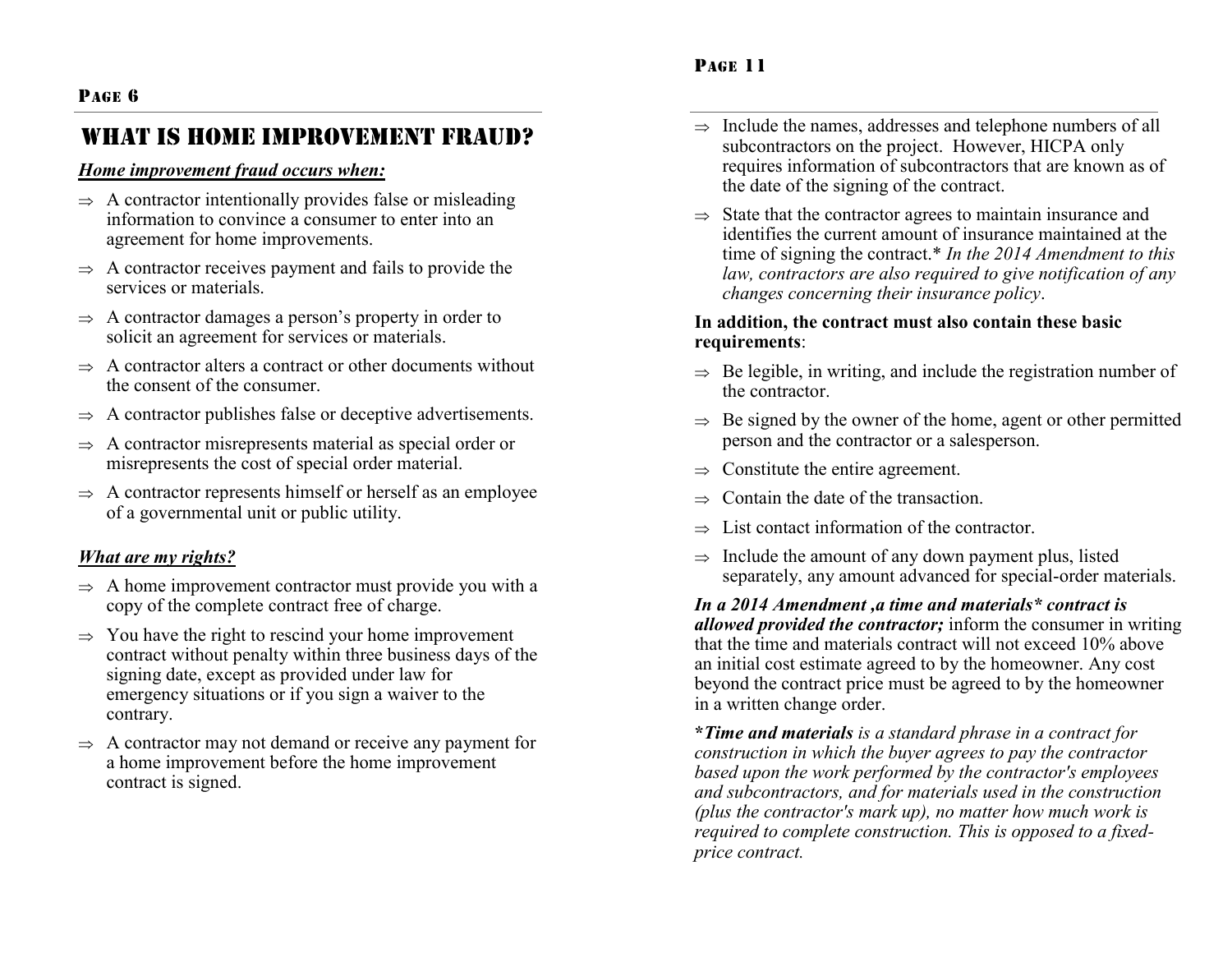- $\Rightarrow$  An applicant must inform the Office of AG whether they are registered in another state, and if any disciplinary action has occurred in that state.
- $\Rightarrow$  HICPA also mandates that all contractors obtain and provide proof of liability insurance covering personal injury and insurance for property damage at a minimum amount of \$50,000.00.

After complying with each of the registration requirements, an applicant must renew its registration every two years.

### *In a 2014 Amendment contractors are also required to update their registration information within 30 days of any changes including but not limited to:*

- $\Rightarrow$  Address and telephone numbers
- $\Rightarrow$  Organizational structure (i.e.; incorporated?)
- $\Rightarrow$  Names under which the business operates, the principals, officers, directors and shareholders of the business.
- $\Rightarrow$  Background information, such as civil judgments, criminal convictions and bankruptcies.

Once a contractor has complied with all of the registration requirements, paid the fee, and obtained its registration certificate, its work is still not done.

## **HICPA requires that every contract:**

- $\Rightarrow$  Contain the approximate starting date and completion date of the work. This provision is very important and places an added burden on the contractor to be both reasonable and accurate in providing start and completion dates.
- $\Rightarrow$  Include a description of the work to be performed, the materials to be used, and a set of specifications. Most importantly, these specifications cannot be changed without a written change order signed by the owner and the contractor. This creates an added burden on the contractor to ensure a written change order is executed for any change from the original contract.

# Who does HICPA apply to?

HICPA applies to contractors doing over \$5,000.00 of home improvement business annually. "Home improvement" is defined broadly to include all of the following:

- $\Rightarrow$  A contractor who is engaged in work such as repair, replacement, remodeling, demolition, removal, renovation, installation, alteration, conversion, modernization, improvement, rehabilitation or sandblasting.
- $\Rightarrow$  Contractors who are involved with the construction, replacement, installation, or improvement of:
	- Driveways, swimming pools, solar energy systems, pool houses, garages, roofs, siding, insulation, security systems, flooring, patios, fences, gazebos, sheds, cabanas, painting, doors, windows, waterproofing, installation of central heating or air conditioning, and installation of storm windows or awnings.
- $\Rightarrow$  Generally, HICPA *does not apply* to landscaping services *unless* the landscaper is involved in the construction, replacement, installation or improvement of any of the above. Specifically, landscapers will fall within the purview of HICPA if they are involved with:
	- Lighting systems, non-decorative fences, concrete walkways, windows, doors and the installation of retaining walls, fountains or drainage systems.
- $\Rightarrow$  It is likely that HICPA *will apply* to landscapers, as many landscaping businesses perform a variety of the above services for their customers.